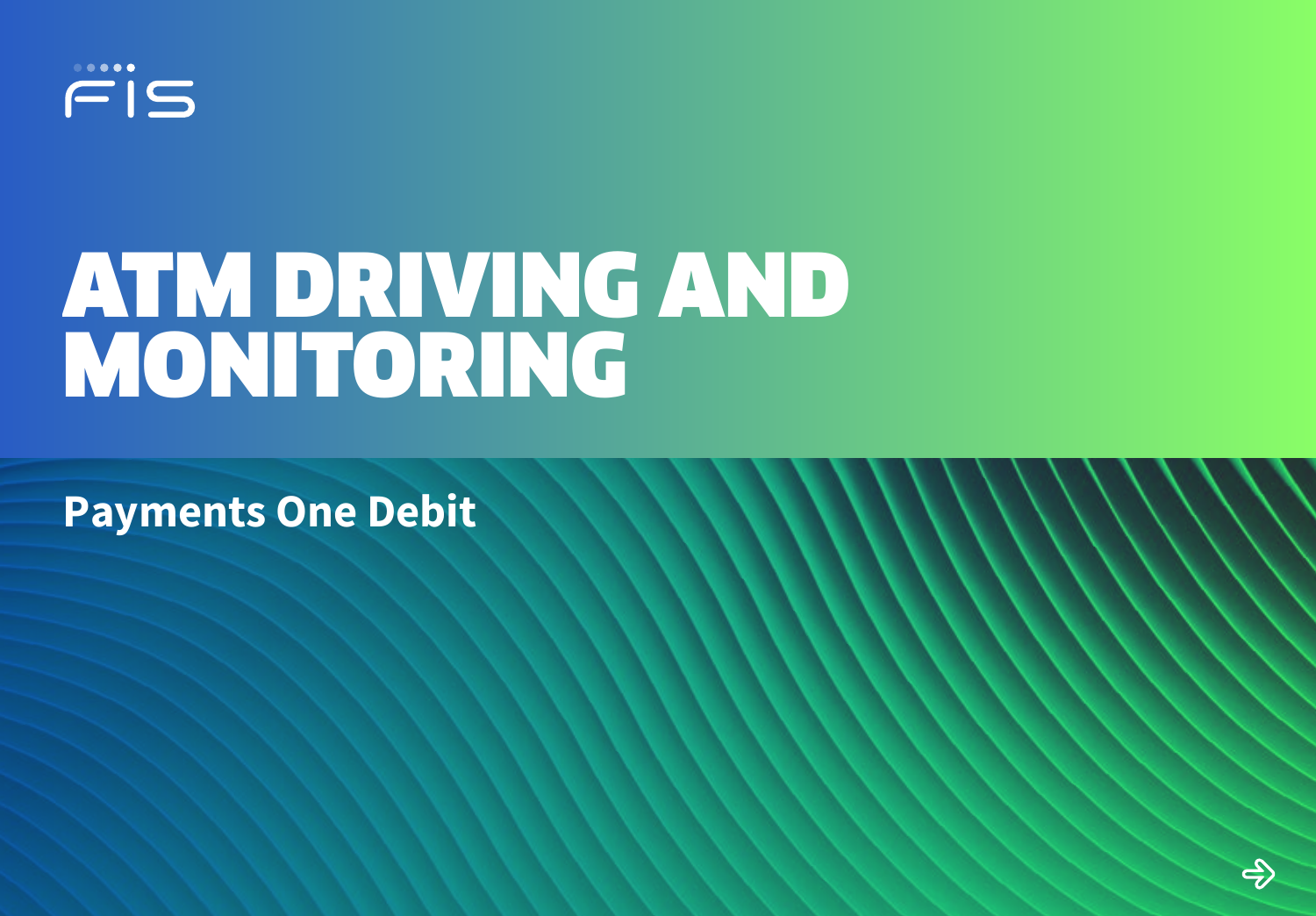### **CONTENTS**

| <b>Introduction</b>             | <b>ATM Driving</b>    | <b>Value Added</b><br><b>Transactions, Services</b><br>and Experiences | <b>Self-service ATM</b><br>web functions |
|---------------------------------|-----------------------|------------------------------------------------------------------------|------------------------------------------|
| <b>FIS Strong Relationships</b> | <b>ATM Monitoring</b> | <b>ATM Communications</b><br><b>Supported</b>                          | <b>Mandate Support</b>                   |

 $\widehat{\underline{\mathrm{ml}}}$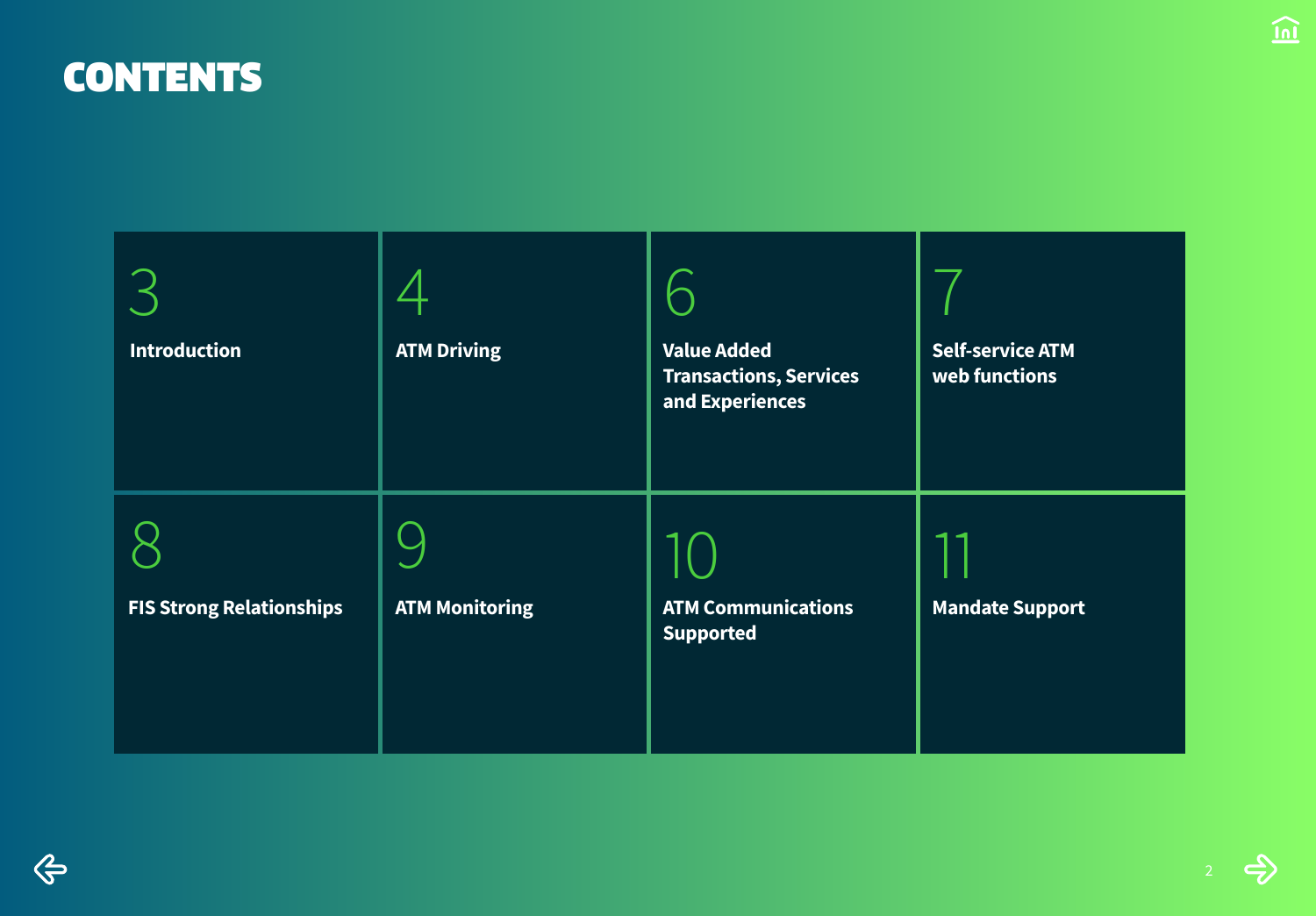### <span id="page-2-0"></span>Everything you need to provide a seamless delivery of ATM products and services to your customers

While FIS has a robust ATM offering with full support for standard and advanced transaction sets, we continue to invest in our ATM product line. Our investment focal point is to create products that promote differentiation vs. your competition, operational efficiencies, reduce expenses, increase revenue and improve the consumer experience within your ATM network.

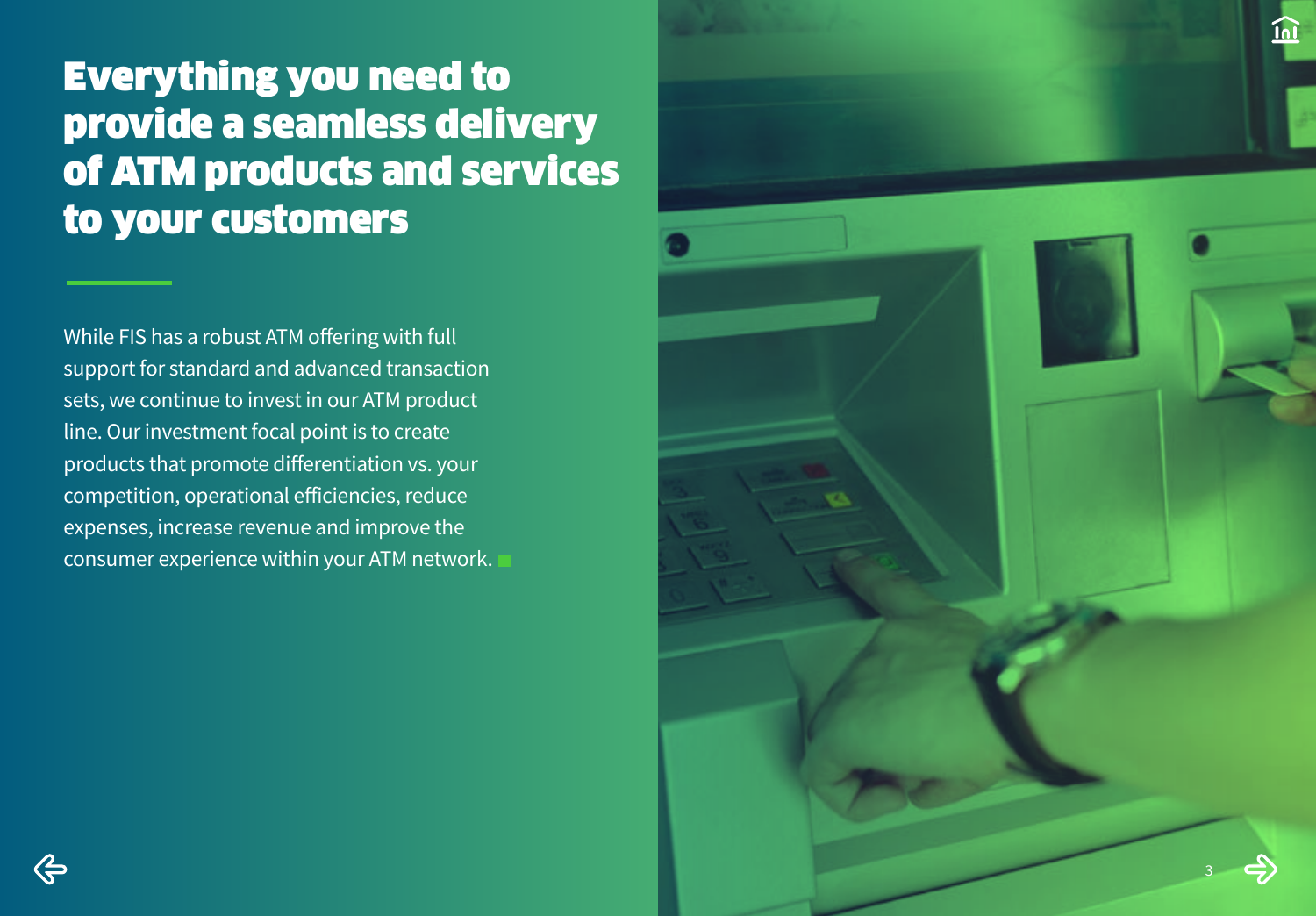<span id="page-3-0"></span>



While many may view ATM driving as a commodity business, FIS does not. We differentiate our offering via:

#### **Provide a Superior Consumer Experience**

Enhance the cardholder experience through differentiating functionality like consumer selected bill-mix, PIN change and mixed deposit transactions.

#### **Reduce Expenses**

Reduce ATM management costs and onsite visits through remote solutions supported by self-sufficient ATM web functions and deposit automation services that minimize the number of trips required to the ATM to pull deposits.

#### **Minimize ATM Downtime**

Timely fault notifications by our automated device monitoring solution, drives customer satisfaction and ensures brand integrity.

#### **Simplified Back-office Processing**

Benefit from single-point settlement for all EFT network activity and streamline exception processing through one consolidated web GUI system for all EFT network activity.

**Inl**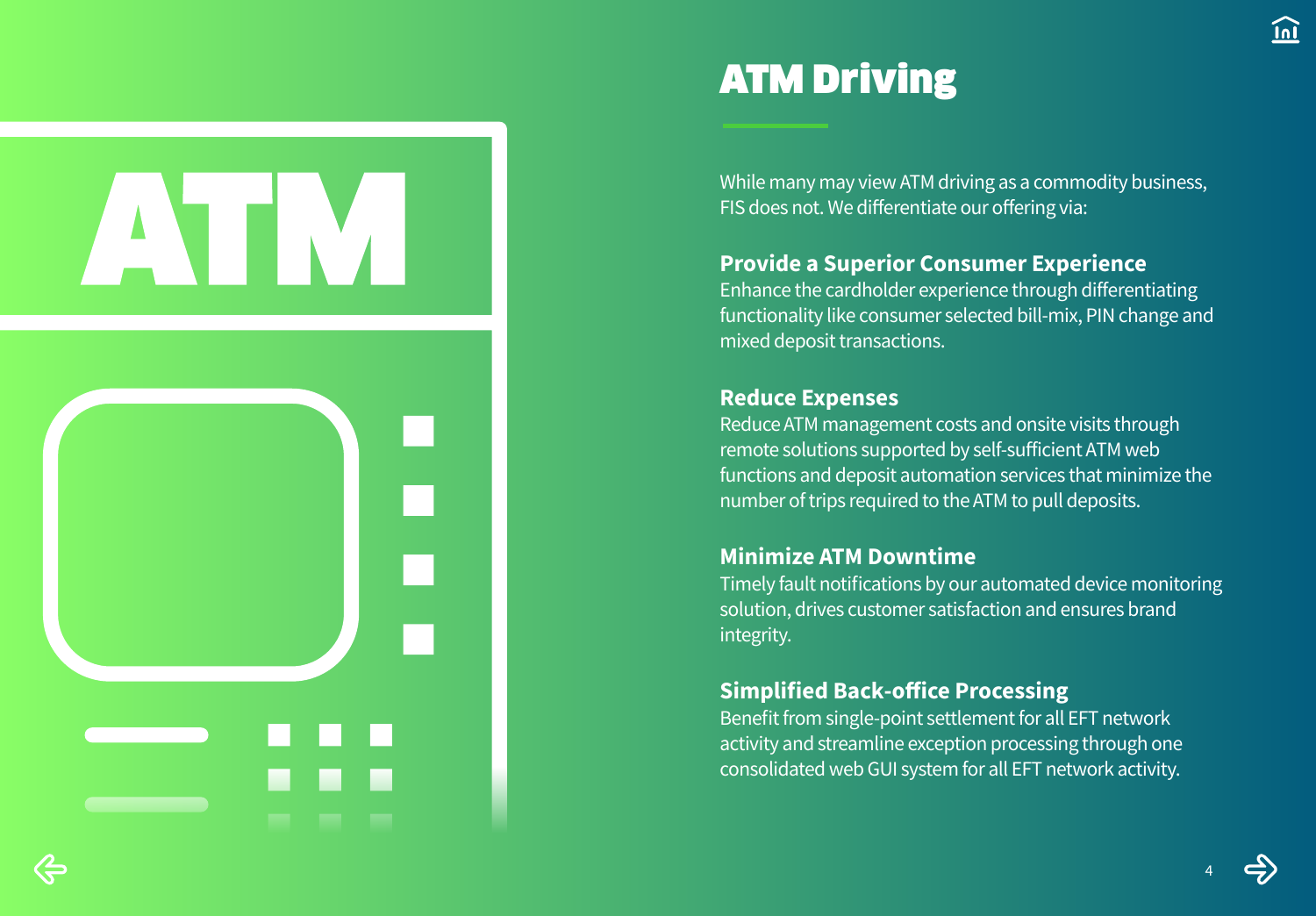### ATM Driving

#### **Integrated Breadth of Services**

Your FIS AT M program is tightly integrated to our debit and prepaid card management systems, imaging systems, fraud solutions, t ransaction r e pository GUIs, as well as our NYC E EFT network w i th access at over 90 percent of US ATMs and ubiquitous acceptance at PIN-accep ting locations in the US (two million+).

#### **Speed to Market**

Wi th our very strong relationships wi th all major ATM manufacturers, FIS is consistently an early adopter to certify the latest ATMs, components and software necessary to meet the inc reased focus on the consumer experience and delivery of additional functionality via the ATM channel.



**Inl**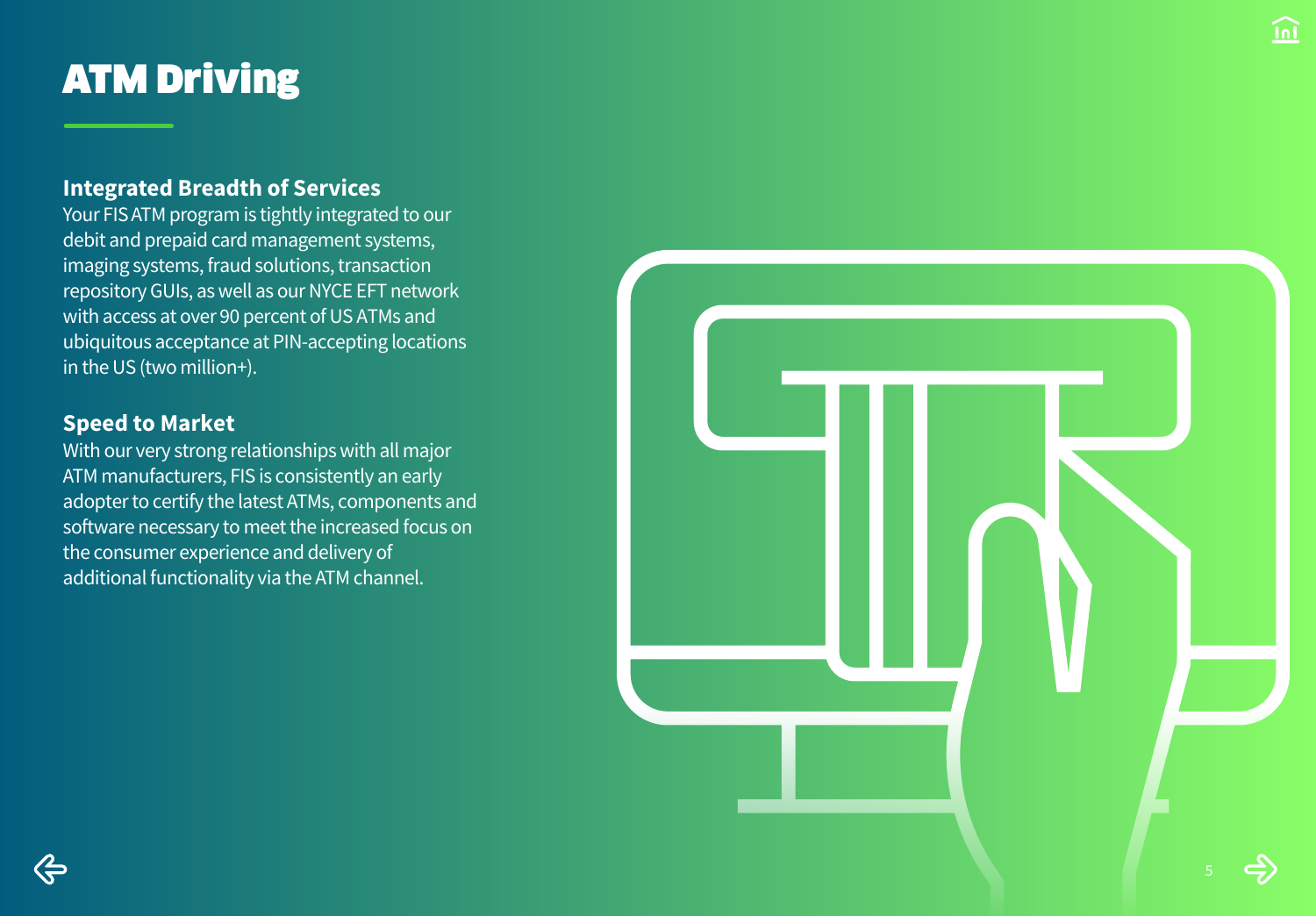### <span id="page-5-0"></span>Value-added Transactions, Services and Experiences

FIS considers withdrawals (including fast cash), balance inquiries, deposits (with or without an envelope) and transfer as part of a base transaction set that we would typically support for a full function machine. In addition, FIS can offer several value-added transactions, services and experiences, including:

- **Consumer Selected Bill-Mix**
- **Cardholder Preferences**
- **Mixed Deposits**
- **Image Collection**
- **PIN Change**
- **Transfer/Payments to Loan Non-**
- **Cash Dispensing (Stamps)**
- **Multi-language Support**
- **Mini-Statements**
- **Overdraft Warning Message**

**Inl** 

6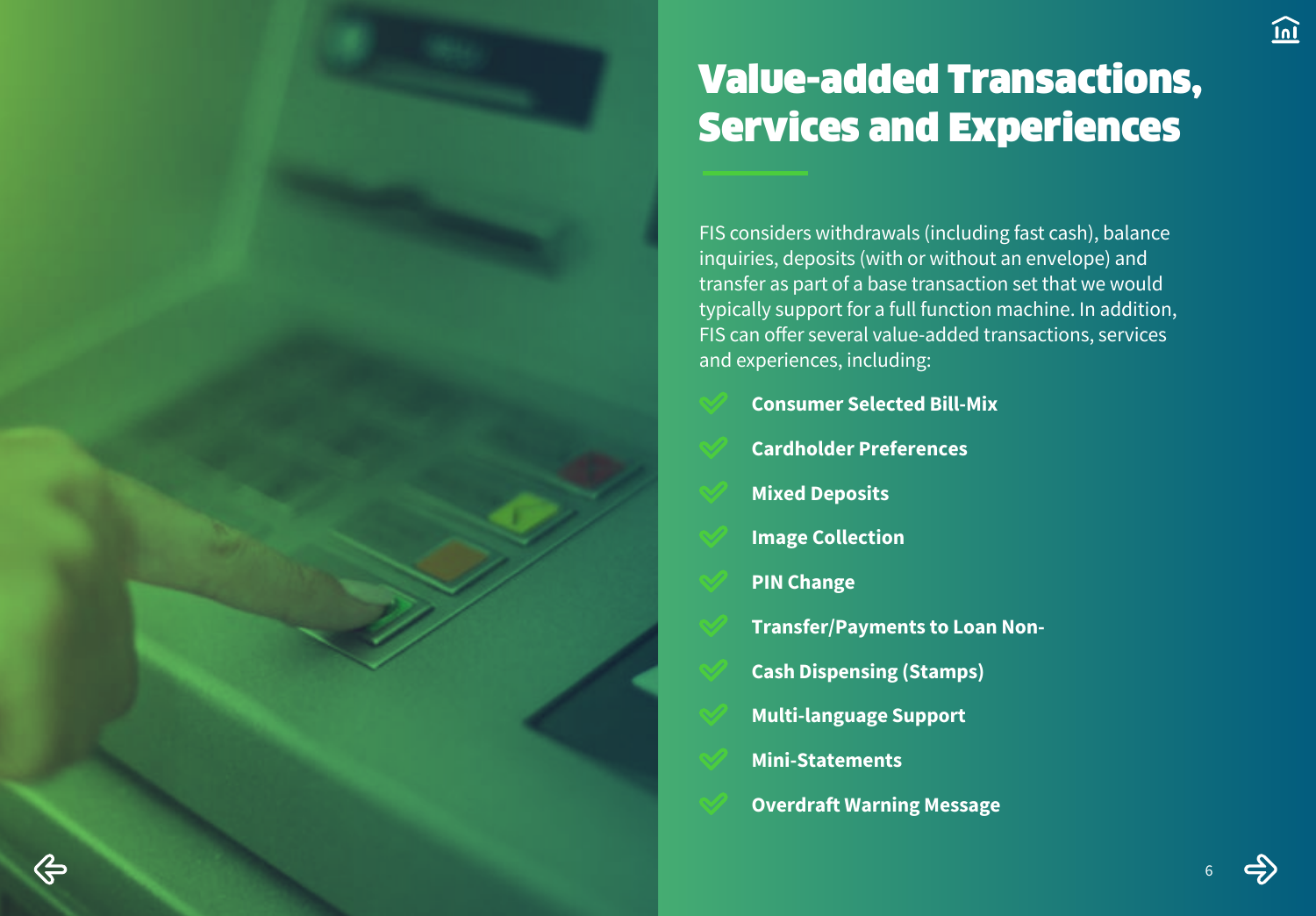## <span id="page-6-0"></span>Self-service ATM web functions

Self-service ATM web functions enable additional advanced functionality which includes:

 $\blacktriangledown$ 

**Sending loads and ATM master keys remotely**

- **Onboarding ATM adds/changes/deletes**   $\boldsymbol{\mathcal{S}}$ **to/from the FIS network**
- **Viewing the terminal and transaction data in**   $\blacktriangledown$ **real time**
- **Viewing a near real-time ATM health status**  $\blacktriangledown$
- **Updating ATM surcharges and address data**  $\blacktriangledown$
- **Viewing/modifying ATM monitoring contact information**
- **Managing text-based marketing messages**
- **Viewing/modifying ATM totals and remote ATM settlement**



**Inl**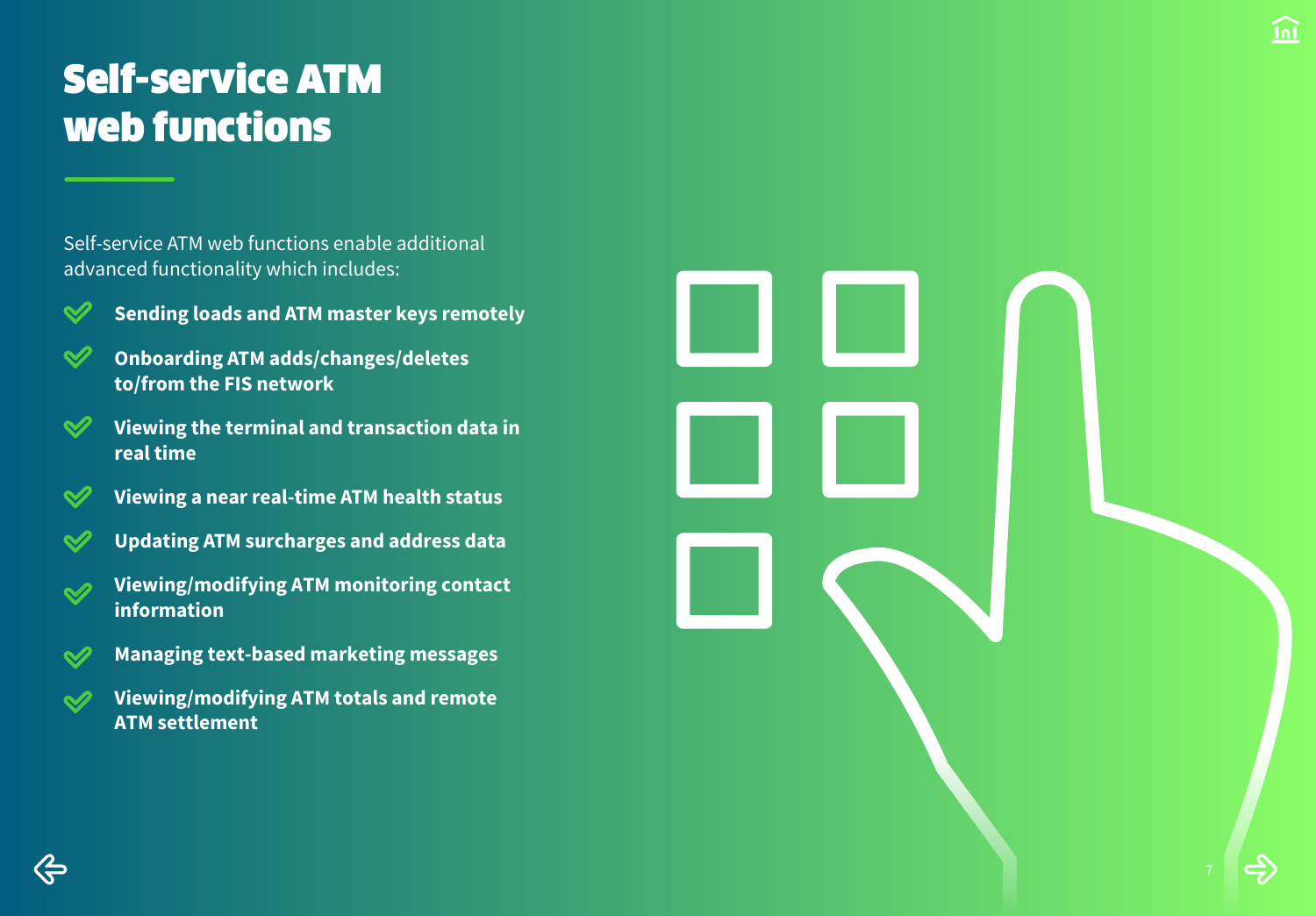<span id="page-7-0"></span>

## FIS Strong Relationships

#### **ATM as a Service (AaaS)**

FIS has partnered with multiple vendors to offer AaaS. This fully-managed ATM offering combines the value of FIS, ATM hardware (currently NCR), and service providers (vendor agnostic) to offer clients a comprehensive ATM package that can include procuring the ATM device, ATM maintenance services, managed security services, cash forecasting, and/or Cash-in Transit (CIT) management in addition to the ATM driving and ATM monitoring/support services you receive from FIS today.

#### **Certification and Testing**

FIS has very strong relationships with all major manufacturers, including Diebold, NCR, Hyosung, GRG, Genmega, Triton, etc. We have the capability of certifying new ATMs, components and software, and continually do so in our ATM test labs. We work very closely with the ATM manufacturers to ensure we are certified on new products in advance of our clients' business needs.

ÍnÌ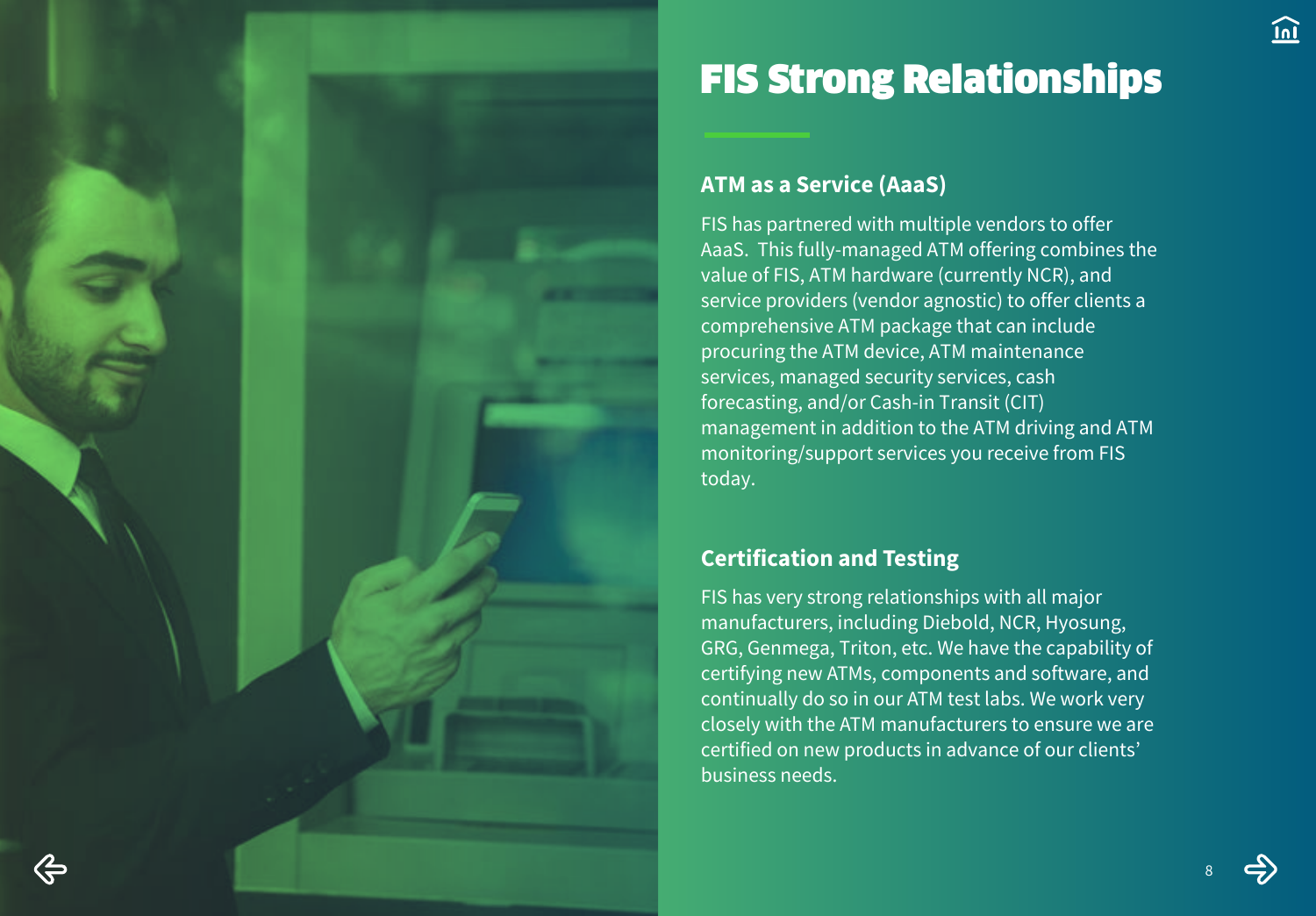### <span id="page-8-0"></span>ATM Monitoring

FIS ATM monitoring technology alerts you or your ATM service team of events that may adversely affect ATM performance. The timely notification of faults and a quick response by your ATM service team results in increased operational uptime of your ATM network.

### **Remote monitoring is also available. Benefits include:**

- **24/7 secure Web access to your**   $\heartsuit$ **ATM network**
- $\heartsuit$ **Categorized graphical display of ATM trouble tickets**
- **Real-time ATM network status**  $\mathbb V$
- **Immediate notification of**   $\mathcal Q$ **communication outages**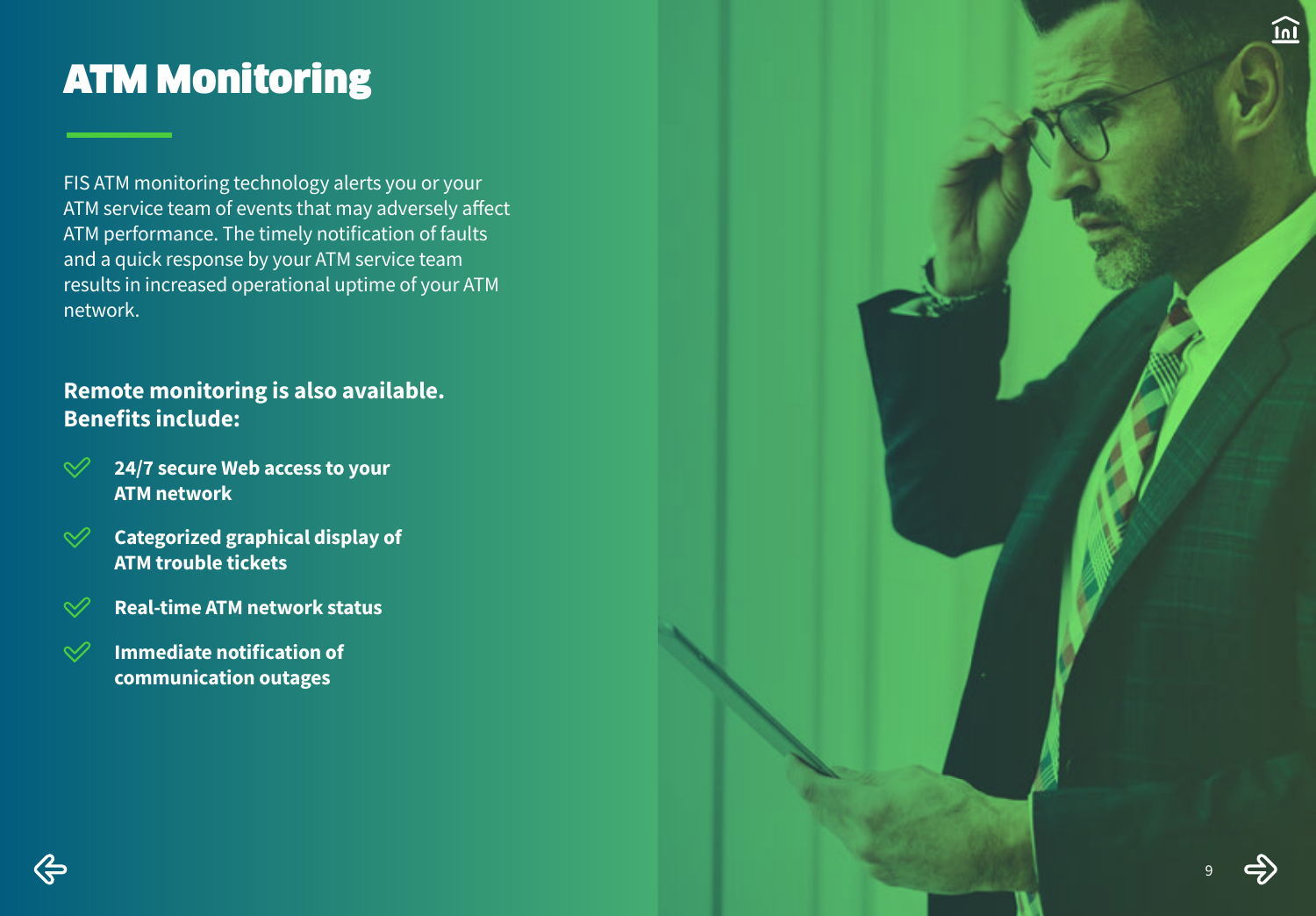<span id="page-9-0"></span>

### ATM Communications Supported

FIS' flexible processing environment can work with a wide variety of telecommunications networks. Several telecommunication options are supported to best fit our client's business needs, including:

- $\mathcal Q$ **FIS Managed Network**
- **Customer Managed Network**   $\bigvee$
- **Native Dial**   $\bigvee$
- **Wireless/Cellular**   $\infty$
- **Secure VPN**   $\checkmark$

 $\widehat{\ln l}$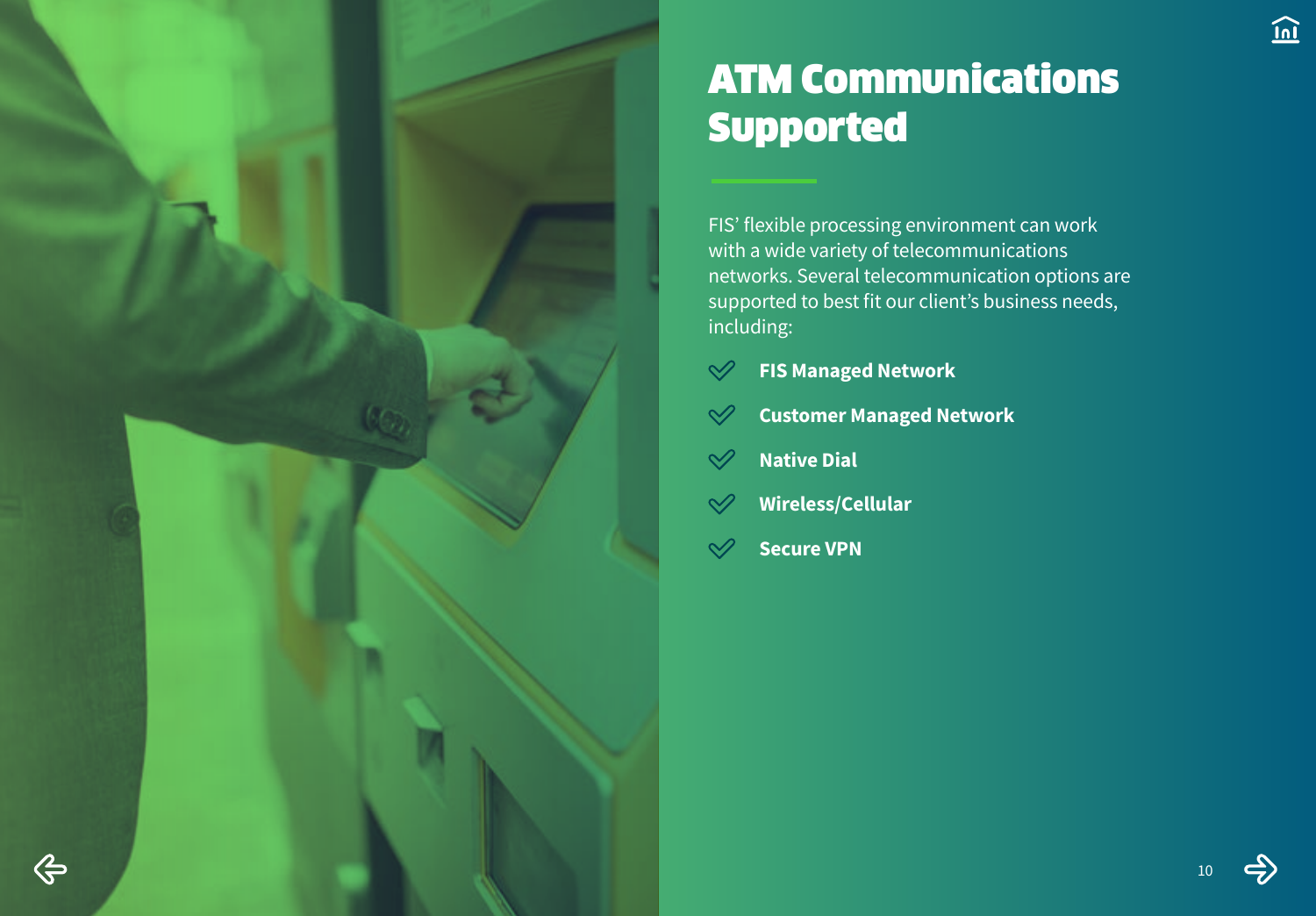### <span id="page-10-0"></span>Mandate Support

FIS develops solutions to meet card association, EFT network and/or government mandates in advance of those mandates so you do not have to be concerned with compliance issues. Recent examples include Windows 7 Operation System end of life, chip card (EMV) liability shifts and voice guidance in response to the ADA.

(←

11

ÍnÌ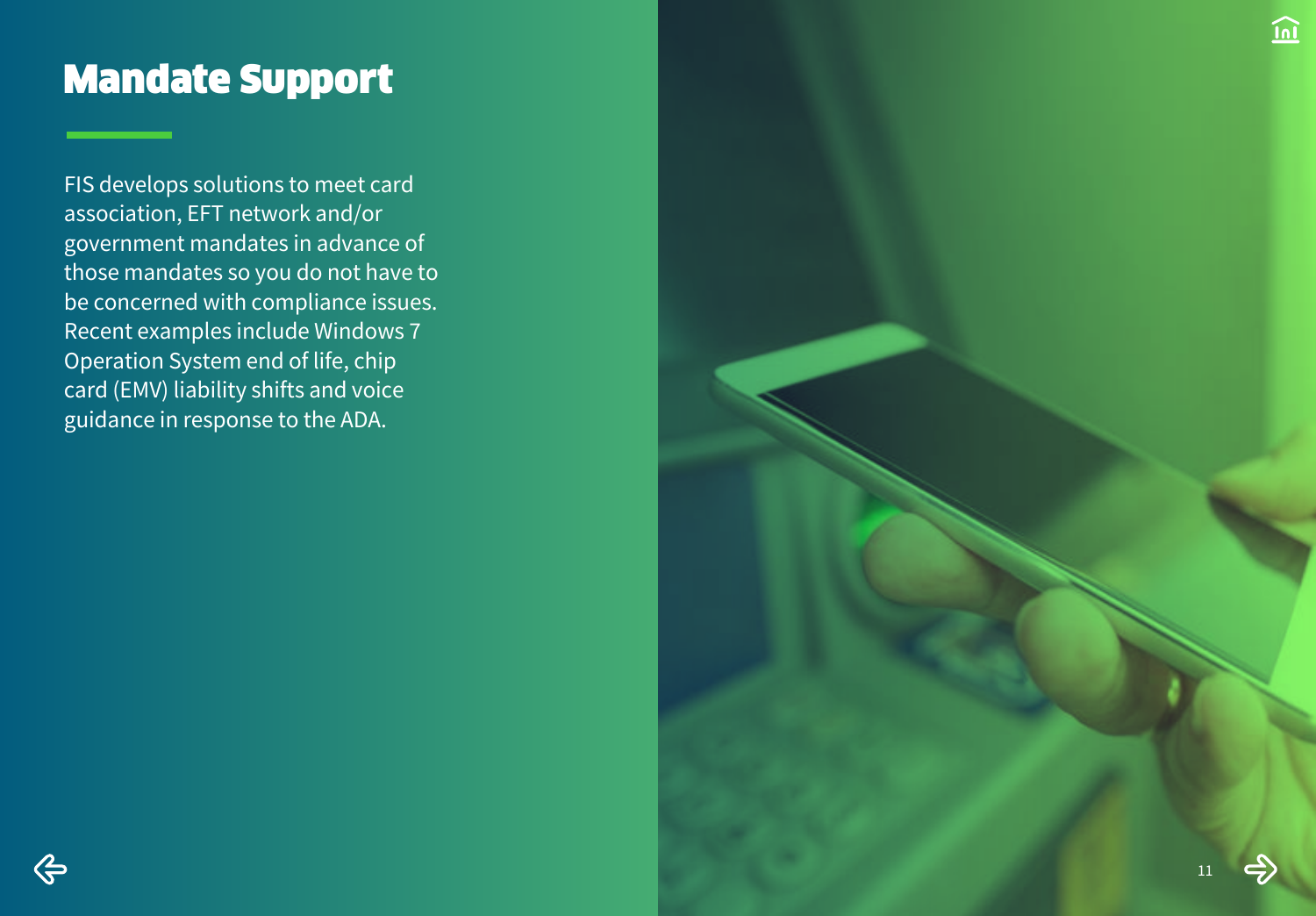

### Everything You Need

**Driving over 100,000 ATMs, you get a top third-party processer in the U.S. that is large enough to provide you all the ATM functionality you need while continuing to provide a personalized level of service not found with other processing alternatives.** 

 $\widehat{\ln l}$